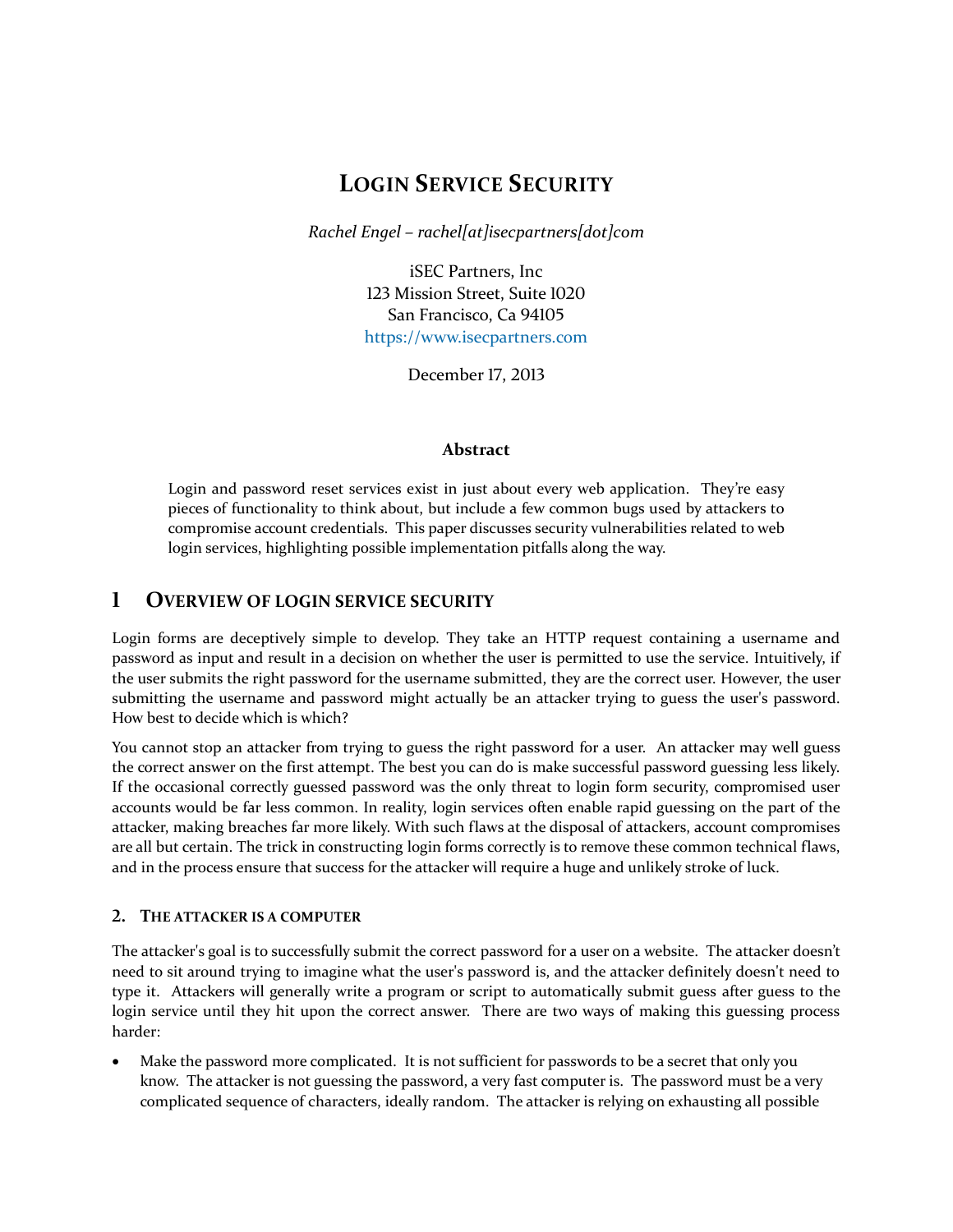password values, meaning a very simple password will be discovered early in the process. Using an utterly contrived example, if the secret is a letter between *a* and *z*, the attacker can submit every letter between *a* and *z* and be logged in once they get the correct one. If you could convince all users on your website to have passwords of adequate length/complexity, it would take too long for the attacker to guess it to be worth it. Many people have berated users over the years for having easy to guess passwords, but this overlooks the UI complexity of remembering complex passwords. The user wants to accomplish a task, not spend time memorizing 12-16 character strings. Ideally we should have users be able to log in *and* not be unduly burdened by password requirements.

 Make guessing take a lot longer. A person sitting at a terminal would take a very long time to guess the correct password if they had to submit every possible password of 6-10 characters. A clever brute forcing program will go through common password choices at a rate of thousands of passwords per second. The advantage the attacker has here is speed. The appropriate defense is to slow them down. If the attacker can only submit answers as quickly as a person would, they can no longer exhaust the possible passwords as quickly.

## 3. **PASSWORD QUALITY IN PRACTICE**

Much is made of how terrible user passwords are in popular news articles about computer security. People are given a cacophony of rules to follow that make passwords more complicated. Users are told to think up something secret and put a number in it; perhaps substitute an exclamation point or an @ sign for a letter. To the average user, their grandmother's maiden name probably does seem secret, and it is easy to remember. They are really given no guidance as to what specifically the security model of the website is expecting of them. With the rise in computational power and advancement in the state of the art in brute force guessing, passwords must not only be secrets another person cannot guess, but they must also be a secret that computers cannot guess.

Ideally, the password will remain unguessed for as long as the user needs the data to remain secret. A person may give up guessing after a few minutes of trying common names and dates, whereas a computer can spin through every imaginable character sequence without ceasing for days, weeks, months, or years. It takes a very complex password to prevent such a determined and speedy attacker – ideally that password would be a long random sequence of bits. This would force the brute forcing algorithm to try every combination of password in order to guess correctly. This is not often communicated to the user. Users are not security engineers.

A study by Microsoft research in 2007 [\(http://research.microsoft.com/pubs/74164/www2007.pdf\)](http://research.microsoft.com/pubs/74164/www2007.pdf) gives some insight into how many guesses an attacker needs to be able to guess a password correctly. The study provides data on the password complexity of a population of actual users. Many of the users surveyed have very low password complexity, with a maximum of a few million possible passwords, assuming that passwords are evenly spread out across the set of possible passwords. In practice, users base their passwords on common words, phrases, names, dates, and other relevant personal information, limiting even further the number of guesses needed by an attacker. The attacker doesn't need to try every possible password; a carefully chosen dictionary of common passwords will reduce the number of needed guesses dramatically. With the number of recent password leaks, attackers have ample data on common passwords to source from.

## 4. **BRUTE FORCE MITIGATION ANTI-PATTERNS**

Attackers have efficient scripts for making guesses. Instead of submitting each password guess manually, an attacker can build a script with hundreds of threads, each one submitting password guess upon password guess to maximize the throughput of the attacker's connection. If the attacker can make an endless number of guesses, and user passwords are of very low complexity, the attacker will likely guess one or more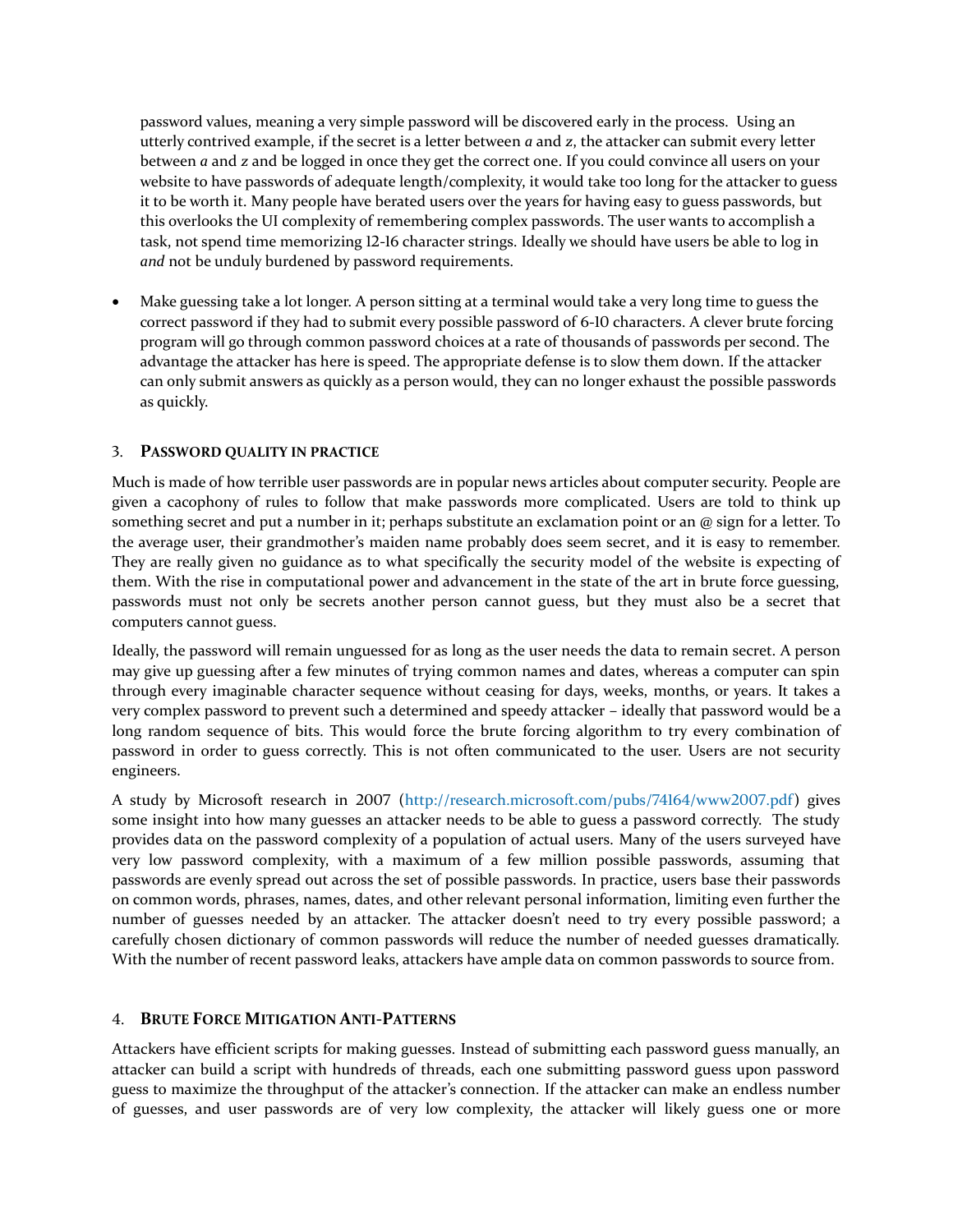passwords for valid user accounts before long. We can mitigate this somewhat by taking aim at the attacker's ability to submit password guesses. A number of ineffective approaches are often taken, so we'll step through each approach before discussing more effective strategies.

## **APPROACH 1: LOCK THE USER ACCOUNT AFTER A NUMBER OF UNSUCCESSFUL PASSWORD ATTEMPTS**

If an attacker is sending endless password attempts, why not lock a user's account after a few tries? If the account is locked, the attacker cannot access it, and the correct user can call customer service to have the account unlocked. This stops brute force attacks against user accounts, but the attacker can take a different approach and deny service to users on the system by locking their account out on purpose. Once an attacker begins such an attack, a patch and redeployment of the login service is required to mitigate the attack.

## **APPROACH 2: LOCK THE USER ACCOUNT UPON REPEATED INCORRECT PASSWORDS, BUT AUTOMATICALLY RE-ENABLE THE ACCOUNTS AFTER A SHORT PERIOD OF TIME**

Although this approach attempts to stop the denial of service threat by re-enabling the account, the denial of service attack is still possible. The attacker submits the incorrect passwords as before, waits until the lockout period ends, and resubmits incorrect passwords again. The effect of this defense is that the attacker is still able to deny service for user accounts on the website. Any scheme denying service to the user ultimately runs into this problem. What we need instead is a way to stop the attacker that doesn't prevent the legitimate user from accessing the login service.

# **APPROACH 3: SLOW THE ATTACKER DOWN**

The goal should be to find an approach that prevents attackers from submitting requests at computer speed (many thousands of guesses per second), while permitting users to enter their password with little noticeable delay. A user typing their password as fast as possible will still take a few tenths of a second to enter their password. Instead of just accepting password after password as rapidly as our service can process them, we can require a human-length delay between password submissions. Take the following algorithm as a starting point:

- A failed login attempt is made.
- If a second password attempt is received a few milliseconds later, the request is blocked for short period.
- After every password attempt, we increase the delay period up to a maximum of several seconds (something long enough to thwart the script but short enough to not irritate the user).

A user is unlikely to really notice a tenth of a second delay between password attempts, as it takes them longer than that to type their password in. After a suitable length of time without a login attempt, the delay can be reduced back to the default. This gets at a couple of the goals we initially outlined for a successful login form.

- If a user attempts to log in during the brute forcing attack, they will still be able to type in their password (after a small delay).
- Automated attack scripts are forced to guess passwords at the same rate as normal users.

Non-technical users often have a mental model of an attacker sitting at a keyboard typing random guesses hoping to log in as the user. By making a computer take as long to guess passwords as a human would, we make the model of the security of the login service match our mental model a little more closely, and make the penalty incurred by a user whose account is under attack a little less severe.

A few things should be kept in mind when implementing this delay. An attacker can open up multiple connections to the login service when guessing, making implementing the delay on a per-connection basis insufficient. The delay must exist across all login attempts for the user.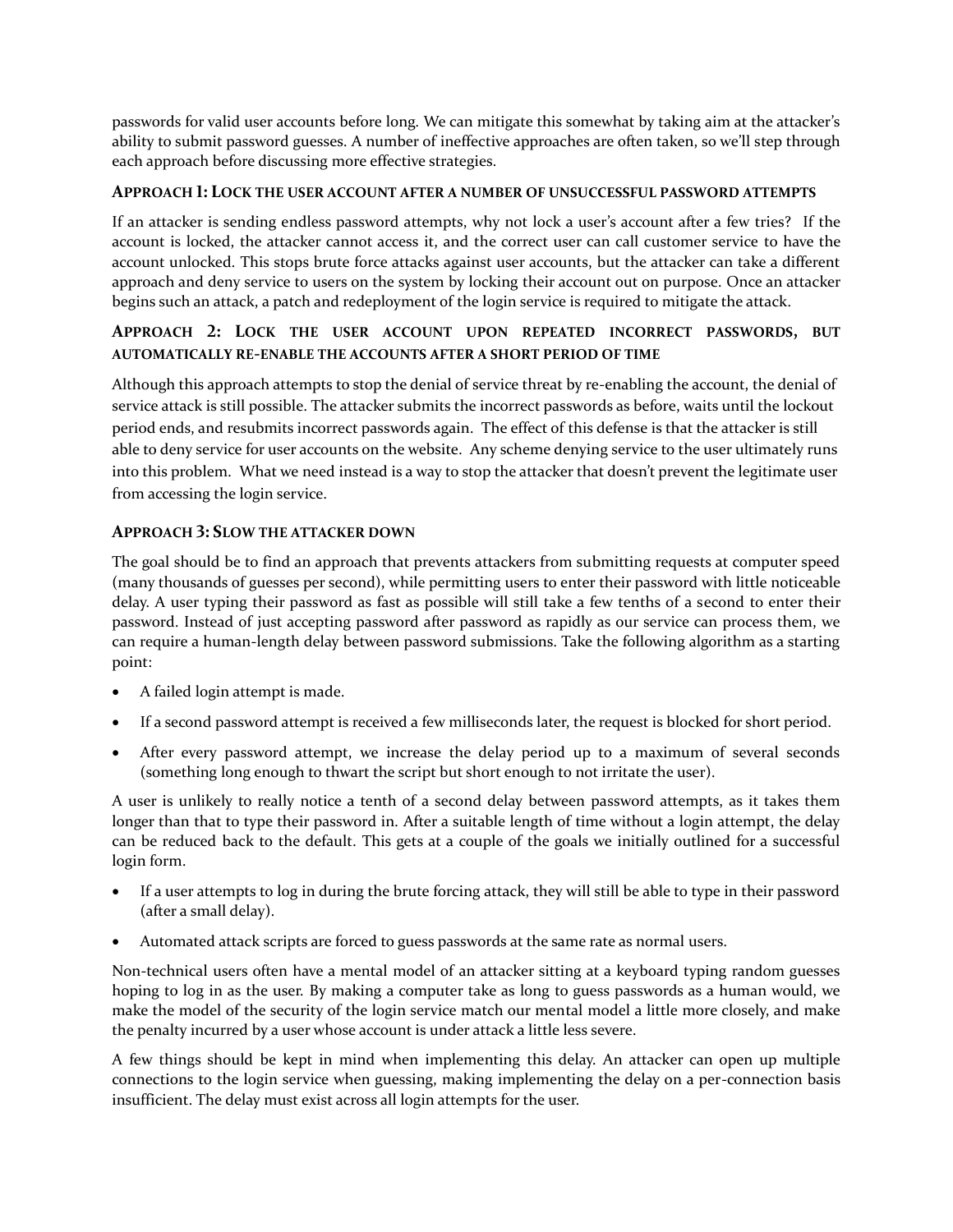Similarly, the attacker can attempt password guessing across all users on the system. The attacker could measure the delay between attempts to get a profile of the throttling algorithm used by the website, and when the throttling gets too onerous, move on to brute forcing a different account. This permits attackers to keep the rate at which they guess passwords fairly constant.

#### **APPROACH 4: CAPTCHAS**

A full treatment of Captchas is beyond the scope of this paper, but the basic approach is easy to summarize here. Include an image that displays a message, and have the user type the message. The message should be difficult or impossible for a computer to extract from the image. The idea is to detect specifically if a computer is submitting requests.

#### **SUCCESSFUL PATTERN: CAPTCHA + EXPONENTIAL BACKOFF**

An adequate deterrent to the problem of computerized brute forcing can be found by exponentially increasing the delays between attempts after every failed login and requiring the user to solve a wellengineered Captcha. For every failed login, double the length of the delay between permitted logins for the account up to a maximum of five to ten minutes, then reset. After the first few failed logins, require the user to solve a Captcha. Even if the attacker successfully breaks the Captcha, the system will produce severe enough delays in processing password attempts that brute forcing would take too long to be worth it to the attacker, while the user is likely to get the password typed in correctly in the first few logins before the Captcha is applied.

## **MULTI-ACCOUNT ATTACKS**

It is often assumed that attackers will go through one account at a time, attempting every password for that one account before moving to the next account. Often, attackers will brute force many accounts on a server at the same time, attempting a common dictionary against every known account. While a simple dictionary may not work against a single account (depending on the password complexity), it is likely that a simple dictionary applied across a great many accounts will result in multiple successful logins. Consider applying a monitoring strategy that looks for the same password being applied across many accounts in a limited period. If the same password is applied within a short time range across many accounts, this is a red flag that a brute forcing attack is likely in progress.

## 5. **PASSWORD RESET SECURITY**

Handling the need of users to reset forgotten passwords is another basic web application service that's easy to get wrong. Someone is attempting to reset a user's password, but there is no reason to believe that the person resetting the password is the actual user. Worse yet, a user is identified by the web application as the authenticated user by having the correct password. In this scenario, the user no longer has the correct password. This often makes password reset functionality behave as a less secure second login form for people who don't know their password. While every user has at one time or another forgotten their password, attackers also don't know the user's password, and have good reason to go after the soft target of the password reset form.

It is often said that the three ways to authenticate a person are by something the user knows, something the user has, or something the user is (biometric authentication). In the case of a login form, authentication relies on something the user knows (their password). If the user has forgotten their password, we need to rely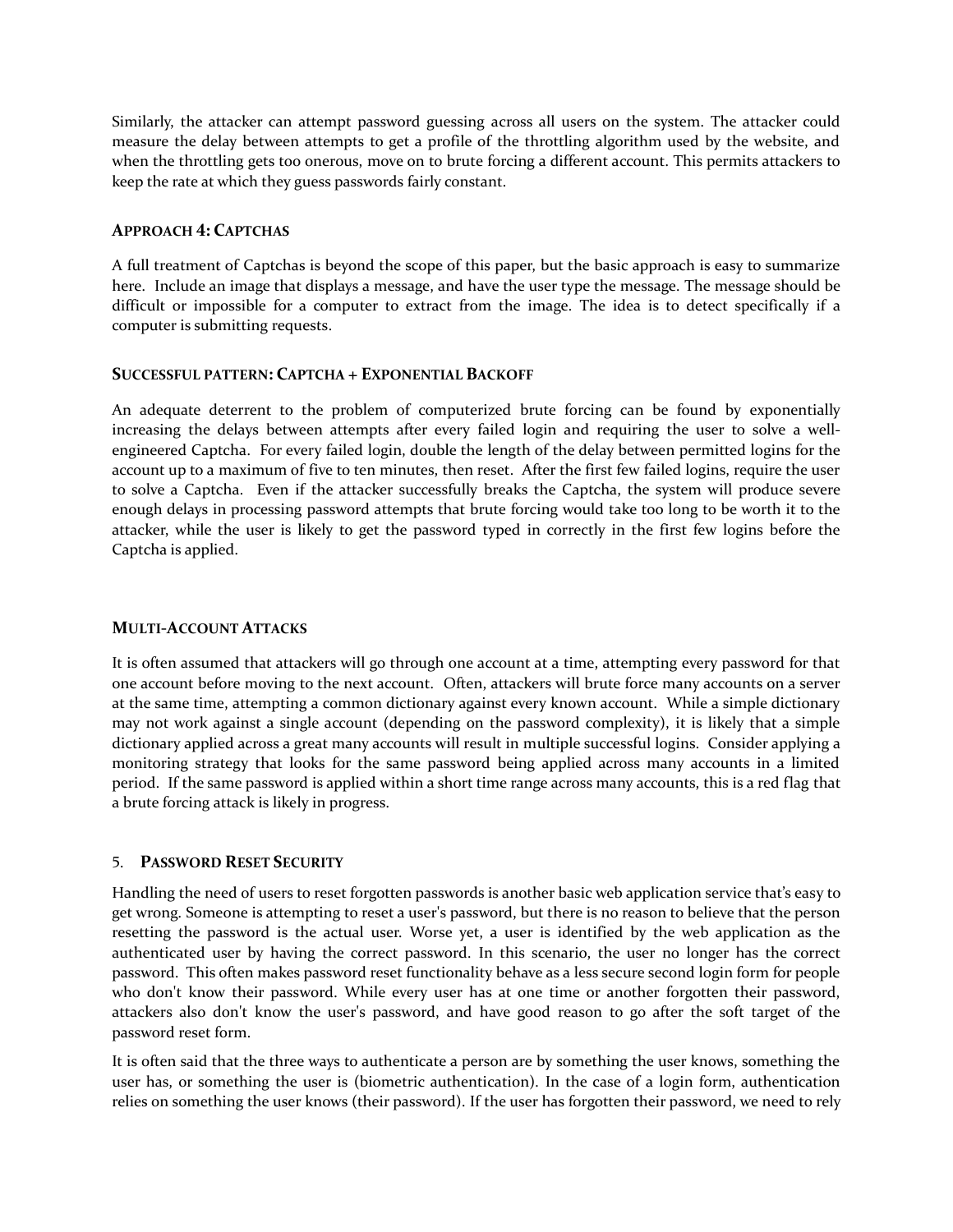on something else. Email accounts fit the bill of being something the user has, making them the most commonly used authentication factor to fall back on.

#### **APPROACH 1: SEND THE PASSWORD TO THE USER BY EMAIL**

Most users have access to an email account and most web applications have the user's email address, making it a convenient way to help the user. It's also fairly common for email to be sent unencrypted over the network, making password reset emails easy to intercept. It's not just possible to read and edit traffic on local networks for an attacker, it's downright easy. An entire genre of security tools and techniques that are well understood by security engineers and security enthusiasts exist to let people read and modify traffic on computer networks. Ensuring that there are no attackers reading traffic on a local network is next to impossible. The protocols used to enable transport of data on computer networks just aren't designed with security in mind. Going back to the email scenario, if you send the password to the user's email account, the password will travel in the clear over the user's local network. An attacker with a few hours and access to the internet can download the tools needed to view the password.

#### **APPROACH 2: SEND THE USER A SINGLE-USE LINK BY EMAIL**

The website looks up the random number in a table of outstanding password resets, gets the user record associated with the random number, and presents a password reset form. The website at this point either displays the password associated with the user, or offers a field for the user to enter their new password. The logic of this again rests on the idea that only the user will have access to the URL in their email account, and the number used is too long to guess by brute force.

Once again, the problem comes down to the insecurity of email. The link in the example above is HTTPS, which is good, but the https link is sent to the user's email client, possibly in the clear. Like the previous method, an attacker on the local network can fill out the password reset form on the website, watch the link sail by on the network, load the page, and reset the password. None of the methods that rely solely on the user being the only one with access to their email account work very well. The link to the password reset form must be hosted over SSL, and the form itself must rely on something the user knows.

## **APPROACH 3: WHAT'S YOUR FAVORITE SPORTS TEAM?**

Now we are coming to methods that are a little stronger. The next step is usually to ask the user for something that only the user would know before resetting their password. Sadly, the password is the most complicated piece of information that only the user would know, and the user is resetting their password because they don't have it. The next algorithm usually looks something like:

- 1. User goes to the website, requesting that their password be reset.
- 2. An HTTPS URL is sent to the user, directing the user to a form that requests the user answer a few questions.
- 3. The user answers the questions, and if the answers are correct, the password is reset.

The user can be identified by a long, unique nonce included in the URL set to the user. When the user clicks on the URL sent to their email, it sends the unique nonce to the password reset form. We now know that at the very least the user has access to the email of the person who registered the account. To authenticate this person, we ask them a question the user is certain to know. The recipient doesn't know the user's password, and may either be the user or an attacker. We can't really have the user set up a second password, meaning any information we can ask them for will be less complex than the ideal. The ability to select the correct user comes down to the quality of the information selected.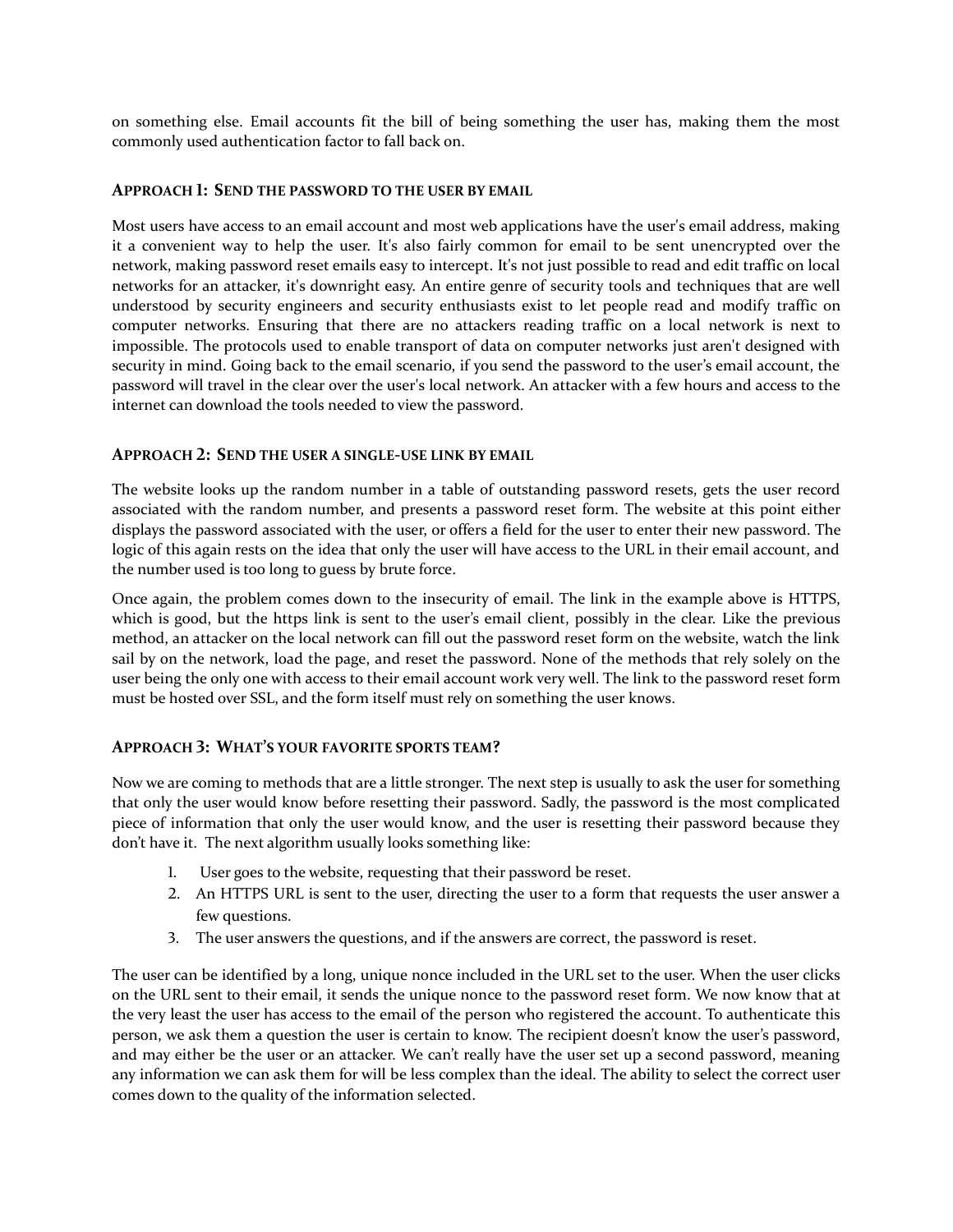If the person using the reset form is asked questions available publicly about the person, the reset form is fairly useless. Information in this category: phone number, home address, etcetera. The information should also not be something commonly available on the web (through web searches or social networks). There are a number of common questions that reset forms ask, all requiring somewhat low quality information that could be easily gained by snooping into the user's background, for example:

- First grade teacher
- Elementary school
- Mother's maiden name
- Grandmother's first name
- Childhood pet
- Favorite sports team

All of these are obviously lower quality secrets than a password. With a password you can attempt to require the user to enter information that would take a truly long time to guess, even for a computer. Most of the above information is probably available to other people in the user's life, as well as random people unaffiliated with the user. Questions like the above are very common, common enough even that it introduces another source of security concern. If a user registers accounts at 10-20 web applications, all of which ask them for their mother's maiden name or favored sports team, that information is no longer terribly secret. Administrators at the web applications the user uses have access to the information, and if one of the applications gets compromised, attackers will also have access to the information. In the password reset scenario, we're trying to verify that the person using the application is the correct user without an adequate secret, so an approach like the above is frequently the best effort a web application can make. If you're going to use the above approach, try to make the questions novel. It's not as good as a secret, and never will be, but it's better than nothing.

## **APPROACH 4: SEND A PIN CODE TO THE USER'S CELL PHONE**

Another promising approach has been used recently, and will hopefully see more use in the future. If the user is asked for their phone number in the initial setup of their account, users will often have access to the ability to use text messages to verify their information. While increasingly under security scrutiny in recent years, cellular networks are nonetheless harder targets to attack than local area computer networks. More and more applications will attempt an algorithm like the following:

- 1. User enters username into password reset form
- 2. A random number is sent via text message to the user's phone
- 3. The user is directed to a form that asks for this number

This has a number of advantages. Although there has been much security research in recent years into cell phone networks, intercepting cellular traffic is still a far harder target, and the likelihood that the attacker of the website has already targeted the user's phone is fairly low. We can assume the number sent to the user's cell phone is at least somewhat more secret.

## 6. **USERNAME HARVESTING**

Attacks on the login form or password reset form require that the attacker know valid usernames. Usernames and email addresses are not designed to be secret, but ideally we won't do anything to make the lives of attackers easier by giving them the usernames. Attackers can often harvest usernames from websites by a mild form of vulnerability often found in login forms, password reset forms, and account registration forms. The broken functionality usually goes something like the following algorithms: